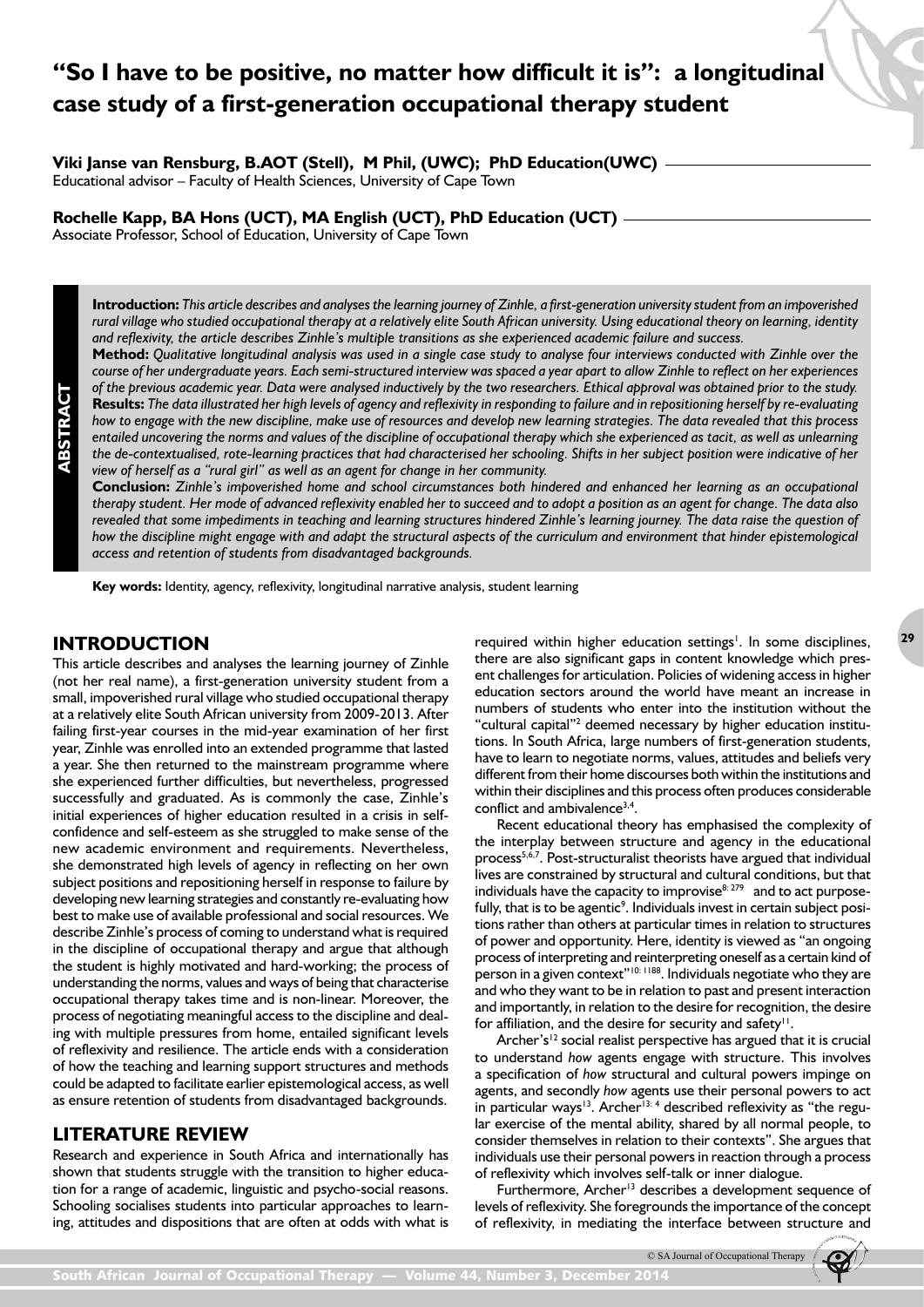agency<sup>12</sup>. Drawing on this theory, Luckett and Luckett<sup>6</sup> propose that a precondition for academic success is the development of a sense of personal identity and social agency. They argue that for many students who enter into relatively elite institutions from disadvantaged backgrounds, learning entails "shifts in consciousness, identity and modes of reflexivity related to severe contextual discontinuity"<sup>6:480</sup>. Reference to the centrality of identity has started to emerge in medical education<sup>10,14</sup>. While socialisation into the profession of Occupational Therapy and the development of students' professional identities are reported<sup>15,16</sup> little is known about *how* students interpret their social and learning spaces, *how* they make use of the subject positions and resources available to them in order to make meaning and gain meaningful access to their disciplines. Rather than reifying identity, the longitudinal perspective of the research allows us to see how Zinhle made sense of her experiences over time as she positioned and repositioned herself in relation to her current learning environment, her past and her future.

With the current focus in the health professions on mastery of competencies, it is argued that identity development in health science students' learning cannot be ignored: "Including identity alongside competency allows us to reframe our enquiries towards questions that include a focus on *being* rather than an exclusive focus on *doing*"10:1185. It also enables us to move away from deficit notions that locate the problem with the student towards a perspective that allows how to see what changes need to be made to the teaching and learning environment to facilitate meaningful access, as well as retention through to graduation.

# **METHOD**

**30**

This single case study was situated within a larger longitudinal study that aimed to track the undergraduate experiences of 100 students from disadvantaged backgrounds in five faculties of the university. The main research aim of the study was to explore the factors that facilitated or hindered access and success in higher education of the first cohort of students who matriculated in 2008 with the new National Senior Certificate. Importantly, these students are a generation who have grown up and been educated, albeit in schools set up within the apartheid structure, in post-apartheid South Africa. In the larger study, semi-structured individual interviews were conducted with students from a variety of courses offered by five faculties. Hour-long interviews were scheduled either at the end of an academic year before the examination or at the beginning of the following year to allow students to reflect on their past academic year. Zinhle was one of five health sciences students who had completed all the interviews and had graduated within five years. Zinhle's case was purposively selected for the persistence and resilience revealed in her quest to become a health professional, despite encountering academic and psychological challenges. What set her apart from the other students was her remarkable agency and reflexivity. She stood out from the other students in the manner in which she engaged with constraints to overcome adversity. Qualitative longitudinal analysis was used to explore the lived experiences of the student<sup>17</sup>. Thomson<sup>9:16</sup> argued that a qualitative longitudinal study is a method particularly suited to capturing the "subject in process". She described interviews as "snapshots of particular times and places", and argued that whereas single interviews of participants tend to freeze participants' images in particular times and places, multiple interviews enabled snapshots "to be articulated, providing a timescape"9:150 that enables one to see how individuals reflect and position themselves. Exploration of a single case illuminated the particular, deep, multi-faceted complexity of an individual's experiences<sup>18</sup>.

The data for this article comprised four individual interviews conducted with Zinhle over a period of five years. The first three interviews occurred at the end of academic years and were semistructured as for all the other students in the study. Students were asked questions about how they interacted within their learning and social environments, as well as questions that invited reflection on past and present learning experiences and articulation of their unfolding conception of their future careers. The fourth interview in 2013 took a much more unstructured, narrative approach. The

students were invited to bring a symbolic object which reflected their present identity and to reflect on their trajectory over the four years. Transcripts of students' past interviews were always available to them, but in the fourth and final interview, students were specifically requested to read their first-year transcript and to comment on any shifts they had noticed in their ideas and perceptions. The audio taped interviews were conducted by research assistants. Therefore, the researchers' positions were not that of "insiders" as is often the case in qualitative research. The interviews were transcribed and were analysed by both researchers.

Thematic content analysis was used to analyse the transcribed interviews. Data were analysed manually and inductively. The purpose was not to establish an essential truth about Zinhle. Rather, it was to identify the issues that she chose to foreground, her reflexive self-talk, how she wished to be viewed and how she re-positioned herself. Alongside other post-structuralist theorists, we were mindful of the positions from which students construct their pasts in the interviews<sup>19,20</sup>. In the words of Holland et al., <sup>8: 3</sup> "People tell others who they are, but even more importantly, they tell themselves...". One expects that in the interviewing process, Zinhle would be engaged in composing and narrating as she reviewed her past in the light of her present context and her projection of a possible future. We attempted to represent this positioning in the discussion of the data.

Ethical clearance was obtained from the research ethics committee of the University of Cape Town and on-going voluntary participation and informed consent were obtained over the five years of data gathering.

# **FINDINGS**

Two main themes were identified from the data. The first theme, her identity as a "rural girl" emerged from categories of home influences and her values and beliefs. The second theme of how she acquired access to the discipline was derived from the categories of English as a language challenge, withdrawal from social activities and her emerging agency and reflexivity.

## **Theme one: Identity as a "rural girl"**

#### **Influences from home**

Zinhle's first interview was conducted at the end of her first year. By then, she had spent one semester in the mainstream and the next semester in the much smaller extended programme where she had been placed after failing her mid-year examinations. What was interesting about this interview was the way in which Zinhle juxtaposed her home environment and values with her life at university. She foregrounded her identity as "rural". Analysis of the data reflected that the meaning of this term was multi-faceted. Firstly, the term "rural" was used to signify her structural constraints. She spoke of growing up in poverty in a rural village with her parents and five sisters. The family subsisted on her father's income as a general assistant. Zinhle attended school in another village where class-sizes averaged 55 learners:

#### *I was studying at a rural area school, a poor primary school...for my personal needs, I didn't get everything I liked but I understood that there's no money.*

She described her background in terms of negation, "absence" and "lack"<sup>21:362</sup> Nevertheless, while she described the constraints of growing up without resources and opportunities both at home and school in great detail, she consistently positioned herself as an agent of change for her family and her community. In her first interview she asserted her sense of obligation and responsibility very clearly "*I'm the only one who has to change the situation of my family because it's poor*". Her choice of Occupational Therapy was purposeful, and again reflects her strong sense of "rural" identity:

*…because I'm coming from a rural area... I have chosen this because of physically disabled people... they don't have money to buy like wheelchairs, they don't have money to buy tools to adapt to the environments, so that's why I decided to do Occupational Therapy, so* 

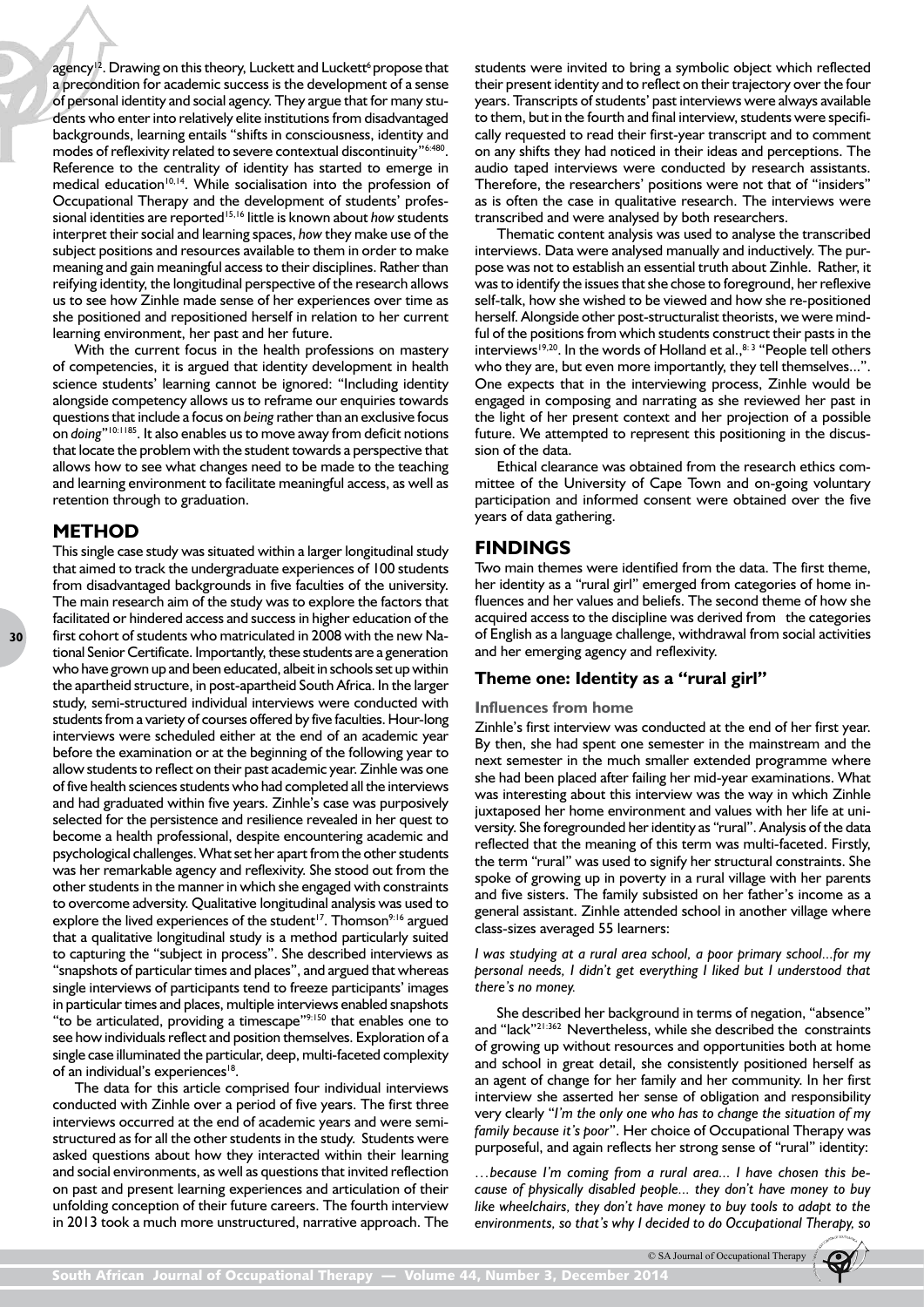*that at least people who are poor from my background...can benefit from this type of provision.*

Zinhle intention of changing the situation of her community revealed her view of herself as a change agent and this theme occurred quite often over the next five years. Her strong intention to become an occupational therapist seemed to be a major source of what Zinhle later called her "inner motivation". In response to a question about how she felt after failing her first semester, Zinhle said:

*I felt sad but I accepted it because I knew that I deserve it. I wasn't, I didn't blame anyone, I just accepted it and I've decided to go on, I tried to be positive about myself and understand myself and the continue with IP because OT was my first choice and I like it, so I didn't think like to drop off or to do anything or to give up.*

In her final interview, she reflected that there was never a moment when she considered leaving the university or doubted that she would return to her rural community to become an Occupational Therapist.

Nevertheless, in her first interview, Zinhle also described how her teachers had actively discouraged her from applying to the university: *they just told me that you are not going to make it, you can't afford.*

In her final interview, she was able to describe this positioning in terms of social class:

*...they will expect good for people who are coming from quite nice backgrounds, good families who have like quite high status and they wouldn't really recognise us, just students coming from those poor families.*

While Zinhle resisted the subject position her teachers attempted to ascribe to her, and was critical of their instrumental teaching methods, in her first interview, she nevertheless, characterised them as victims of their rural circumstances, who were "trying".

#### **Values and beliefs**

The notion of "rural" was also used to signify Zinhle's identification with values and beliefs from her home environment. In her second interview in 2011, she emphasised the set of Christian moral values that enabled her to place limits on her behaviour and maintain the home norms and values that her parents would expect of her:

*I have that thing of moral, morality, morals, so I always make limitations…* and [I] *ask myself, if my parents were here, were they going to do this, if I find that no, this is not right, I don't do it*.

As is the case in other recent studies of South Africa youth from disadvantaged backgrounds, prayer and the bible were her major sources of consolation7 . *"I pray, I pray, I read the Bible"*.

In response to a question about whether her style of dressing had changed since coming to university, she replied:

*For clothing it hasn't changed because I am a rural girl and you know those rules … if you are a girl you can't wear shorts, something that is so short or all those things. I still have that mind-set and I am not wearing trousers and all those things.* 

While it would seem that she was merely conforming to a norm, she also distanced herself from the materialist values that characterised the views articulated by many of her peers, and indeed, many of our research participants. She asserted:

*I see myself as smart when I am wearing this R30.00 skirt, it is fine for me and I don't even feel inferior when I'm walking with someone who is wearing all those labels.*

This seeming confidence about her rural identity and resourcefulness, sits alongside plenty of evidence in the data of Zinhle's fear of failure, insecurity and self- doubt:

*I panic a lot when things are not going well. I panic. I just feel like I'm not doing well, I'm not good, I'm not clever.*

Zinhle's narrative revealed agency and reflexivity. Despite her sense of self as a rural girl from a poor background, she did not view herself as a victim. She frequently described her emotional distress and self-doubt but also countered these experiences with agentic steps to overcome the challenges.

#### **Theme two: Acquiring access to the discipline**

The theme of acquiring access to the discipline emerged from the categories of struggling with English, withdrawing from social activities, overcoming psychological distress with her faith and her significant levels of agency and reflexivity.

#### **Struggling with English**

Although Zinhle suffered considerable emotional distress after failing in her first year, she quickly realised that being placed in the extended programme in a small class setting would facilitate better access to the discipline *"because in the first semester I was*  really struggling with OT, I didn't know what's going on". In her first interview, she described the impact of not being comfortable with English on her academic writing, her ability to participate in class and her sense of self:

*Academically, since I'm not good in, I'm not perfect in the language, I'm not used to doing everything in this language. So when it comes to write the essays, I was failing. When it comes to presentations, I was having this low self-esteem because I know that OK my language is poor, it's not my mother tongue. So I was just undermining myself*.

 From these self-critical initial descriptions of her sense of self in an English-speaking environment, she described increasing confidence in later interviews. A shift in her identity started to emerge:

*For last year, the language barrier, it was there, but then for now I think I feel more confident this year, I don't have that, I'm not good in language anyway but then I don't see that as a barrier now.*

A year later during the third interview, she responded to a question:

*Do you think you are a good writer?" as follows: "I think I am, because English is not my first home language so I can't be hard on myself.*

#### **Social withdrawal as a coping strategy**

In her first two interviews, she made frequent references to the fast pace and high load of academic requirements and the consequent emotional effects. A further example of the psychological toll and the pressure to succeed was Zinhle's social withdrawal. She withdrew from extra-curricular social activities, except for attending church. Although, she kept up regular contact with her mother through weekly telephone conversations, she withheld information about her struggles, failures and panic because she didn't want to cause strain for mother.

Besides her faith in religion, Zinhle's most pronounced strategy for improving her academic performance was to fall back on the sense of herself as a "hard worker" which had sustained her at school and to devote more time to her studies by excluding all social activity except church attendance:

*The only way that I make sure that I do manage my time is not to be involved in many societies of the campus. So ja, after school, I do whatever I want to do in my room and then before I sleep, I read something, I study something, not specifically just because I have a test, any time that I know that I'm free, I study something*.

It is significant that it was only after Zinhle had been in the yearlong extended programme that she was really able to conceptualise and articulate the academic literacy requirements of occupational therapy and to analyse and reflect on her earlier failures. It became clear to Zinhle that she had failed to understand the significance of the theory/practice relationship in occupational therapy. Consequently, she had engaged in decontextualized, rote-learning study practices that had worked at school. Initially, she had studied only the power- point lecture slides in preparation for tests, focussing on theory without realising the need to integrate theory with practice.

© SA Journal of Occupational Therapy

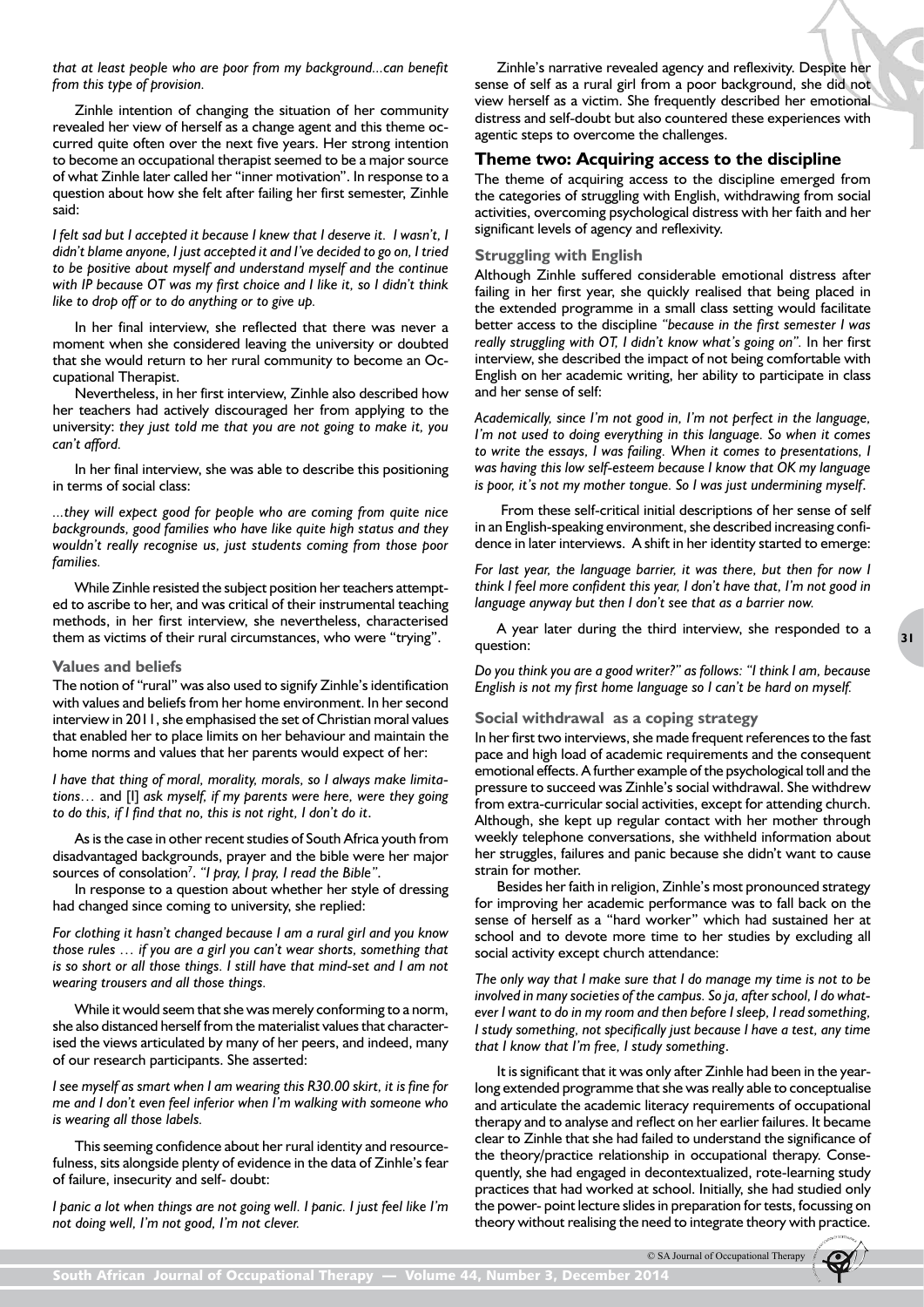Later she realised that course outcomes and lecture slides guided the selection of text:

*that is where I start reading from the text book and then refer to the slides because I see that the slides is just a summary of what is in the text book.*

This insight was clarified for her only during the extended programme, towards the end of her first year.

#### **Agency and reflexivity**

Zinhle's narrative revealed marked examples of her agency. Overcoming obstacles to enrol at university was an early indicator of Zinhle's agency:

*In terms of support, I can say no, the school didn't support me, because I didn't even get support for applying to UCT. They just told me that you are not going to make it, you can't afford UCT and I knew that I can't afford it. Anyway, but it is not true, there is support, and I'm here.*

In the small classes of the extended programme, she felt comfortable to break the silence which characterised her first semester. She started to engage actively in class by asking questions, taking risks by venturing explanations and monitoring her learning through feedback:

*If I'm not understanding something, I can't allow myself to be left behind, I ask questions, I try to explain what I think I understand and then I also like my tutor to help me if I'm not right.*

During her third interview, Zinhle's agency was revealed in a shifting perspective of her identity:

*I can just say that accepting yourself, that if you did bad, don't blame yourself, if you not doing the way you think you should be doing, you can't put pressure on yourself.*

Furthermore, she reflected on the broader meaning of learning from failure:

*No, it is not really about failure only but it's also about improving and using the time that you have to be more productive.*

In her final interview, she identified help-seeking behaviour as critical to her success and said:

*I seek professional help if the situation is too bad, in a way that it is just beyond my own strength ...if the situation is actually affecting my functioning now, I seek professional help.*

While her religious faith continued to be a primary spiritual resource, she acted purposefully to ask for help and to develop skills to deal with her stress levels by attending stress management workshops and making use of the Writing Centre. Her agency in overcoming challenges emerged from the data of her later interviews. Zinhle worked out how to plan and structure her time in a productive, process-oriented manner rather than engaging in instrumental, test-focussed rote-learning:

*If we are given recommended articles then I spend a lot of time reading before I write, but then when I am writing an essay I make sure that I dedicate the whole day writing it.*

Agency was revealed in her perspective of being a change agent and a role model in her community:

*Even though I am not doing anything now to influence change in my own community and in my own family, just people seeing that it is possible to succeed, especially academic success, if people in my community especially the young ones are actually saying that she is coming from the very environment, the very same environment that we come from and she made it up to this point, it is possible for us as well, without even me saying anything to them, they can see it as an example and it might motivate one or two people and that is already a change.*

Zinhle's reflexivity was evident in her increasing levels of metacognition in her senior years as demonstrated in her comments on her decision-making processes:

*I have learnt that university isn't only grooming us academically. It's where we live, our families, we come here being independently. We have to take decision and we have to think about the consequences of each decision that you take, so it's also grooming us socially and the ways of how we think, how we see things and also the things that we have studied and then we go back and apply them in our societies.*

From earlier descriptions of her sense of self as *"being stupid, not clever enough*", she progressed to the point where she identified herself as a "strong" person, a role-model to others and said "*I know we all deserve to be here*". She stated:

*...whatever I do will leave a mark, I am not just doing something that won't have any impact, whatever I do will leave a mark.*

Her reflexivity was indicated by her strong sense of being a mediator for change in her community. Several references to her identity as an agent for change were evident in her interviews. In her final interview, she again claimed this perspective:

*before I came here, I didn't realise that anything is possible if you actually want to make a change in your own life or if you want to influence a change in your own community, so I didn't see potential. I didn't see opportunities or ja, or any kind of hope that there will be a change in the community, but then when I came here and I actually saw that actually I am surviving even though I am not like taking anything, even though it is not as easy as I would like to, but I know that it is possible. I see it in myself. I can make it. If people want change it is possible to make change.* 

A further clear shift in her identity to a position of strength was also reported in her final interview:

*I view myself, yes I am strong, I don't just give into life and I am a hard worker and I like success and I am someone who believes that things in life is possible, if you actually have a vision of what you want and my family also have that same view about me, they know I am strong and ja, that is why they believed in me when I left and came to Cape Town, so I can say they have the same view about myself as I have.*

The data revealed Zinhle's reflexive responses when encountering the structural elements of learning to become an occupational therapist. Her identity as a rural girl and how she acquired access to the discipline revealed her agency and reflexivity in overcoming challenges and taking action to improve her own situation as well as that of her community.

### **DISCUSSION**

What sets Zinhle's narrative apart from other students was the illustration of how agentic and reflexive she was in encountering challenges. Zinhle's story is one of resilience and perseverance. Archer<sup>13:17</sup> referred to the "objectivity" of structure and the "subjectivity" of agency and explained that the agent's reflexive response within this interplay shapes his or her identity. Zinhle's reflexivity emerged as the means by which the objectivity of structure and subjectivity of her agency were mediated. What was striking in Zinhle's narrative was that she did not conceptualise her role and status as a "rural girl" in terms of being a victim. Rather, this sense of self was used as a simultaneous explanation for her academic difficulties and a resource that set her apart from others and placed her in a position to be a future agent of change. The notion of a progressive narrative, of overcoming adversity seemed to act as an antidote to her emotional distress.

Significant differences between Zinhle's home environment and the academic culture and practices of university contributed to the challenges she experienced and demonstrated her "shifts in consciousness, identity and modes of reflexivity related to severe contextual discontinuity"6:480. However, some of the sources of her distress were institutional practices and assumptions. Boughey<sup>22</sup> suggests that academics take for granted that students understand expectations. Zinhle started to succeed academically when academic discourse practices were made explicit to her, when she was able to feel comfortable to articulate her difficul-

© SA Journal of Occupational Therapy